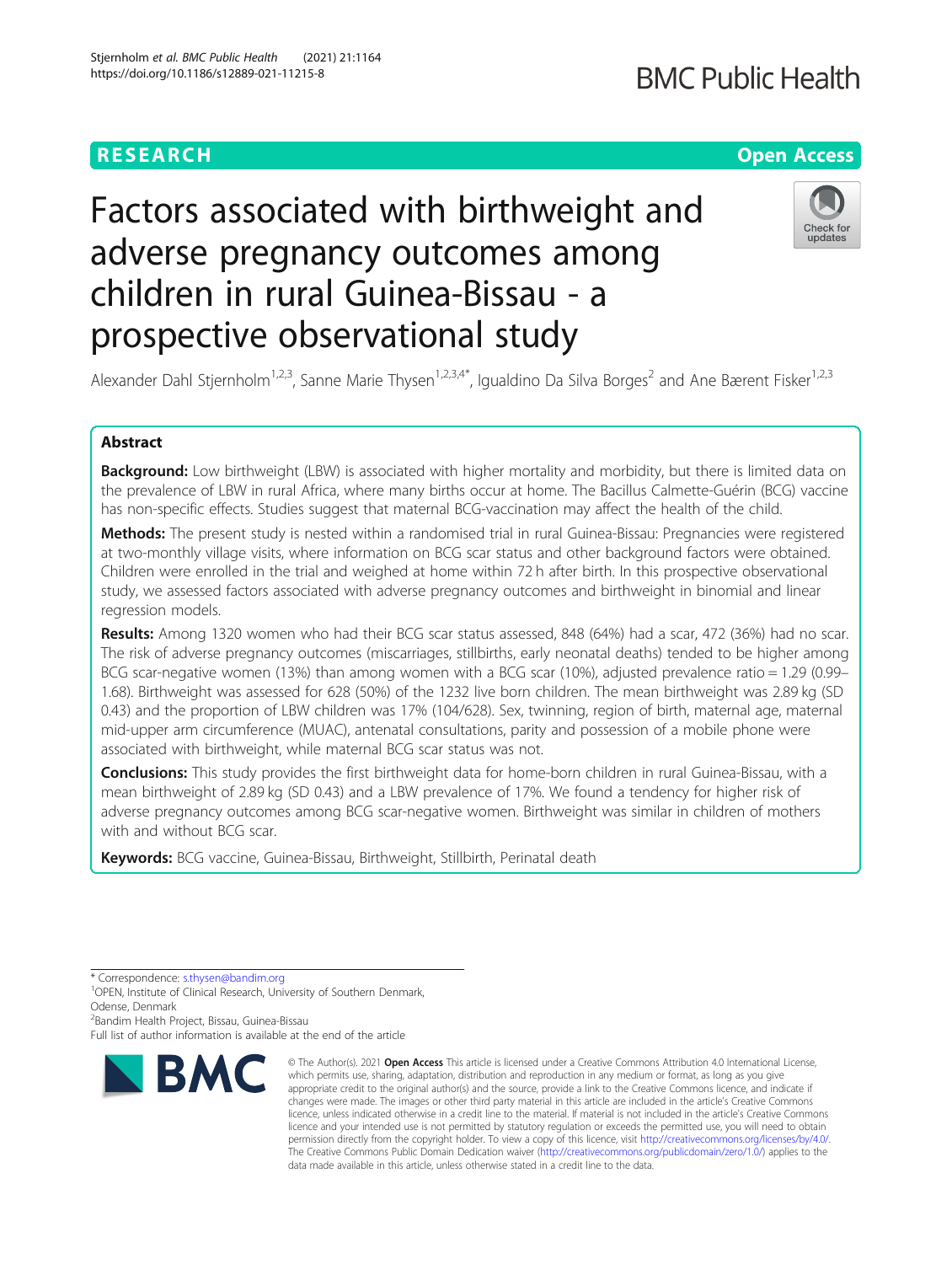#### Background

Low birthweight  $(LBW; < 2500 \text{ g})$  is associated with increased mortality, morbidity, risk of infections and other deficits  $[1-3]$  $[1-3]$  $[1-3]$  $[1-3]$  $[1-3]$ . LBW is due to either preterm birth and/ or intrauterine growth restriction and may have a number of underlying causes including both maternal and foetal illness [\[4](#page-9-0), [5\]](#page-9-0). The majority of LBW children are born in Asia and Africa [[1\]](#page-9-0). LBW estimates carry much uncertainty due to the lack of data on birthweight,  $[1]$  $[1]$  as many children are born outside health facilities.

World Health Organization (WHO) recommends Bacillus Calmette-Guérin (BCG) vaccine at birth in countries with a high burden of tuberculosis (TB) [\[6](#page-9-0)]. While the vaccine is recommended to protect against TB, some studies have found that BCG vaccination is associated with larger reductions in mortality than can be attributed solely to protection against TB, coined nonspecific effects (NSE) [\[7](#page-9-0)–[9](#page-9-0)]. In 2014, the evidence on NSEs for BCG was reviewed by the Strategic Advisory Group of Experts on Immunization, which concluded that BCG vaccination may be associated with reduced all-cause mortality [\[7](#page-9-0)]. Immunological studies show that BCG can induce epigenetic changes of the innate immune system which supports that BCG may have beneficial NSEs [\[10](#page-9-0), [11\]](#page-9-0).

It is well established that maternal antibodies, transferred during pregnancy and through breast feeding, confer protection against infectious diseases in early life [[12\]](#page-9-0). It is, however, unknown whether NSEs can be transferred from mother to child and confer additional protection and better health of the unborn child. A recent immunological study among Ugandan motherinfant pairs found that maternal BCG vaccination was associated with increased pro-inflammatory immune re-sponses in infants after BCG vaccination [[13](#page-9-0)]. A randomised trial among Danish neonates, found that the association between BCG and infectious disease hospital admission differed by maternal BCG status [\[14\]](#page-9-0). In a study from Guinea-Bissau, having a BCG scar was associated with 66% (95% Confidence Interval (CI) 17–67%) lower mortality among children born to women with a BCG scar. In contrast, mortality was similar for children with and without BCG scars among children born to mothers with no BCG scar [[15\]](#page-9-0). Thus, maternal BCG status may influence the developing immune system, health and birthweight of the child.

In low-income countries, vaccination status of adults is often difficult to determine due to a lack of health records. However, when correctly administered, the BCG vaccine causes lifelong scarification at the injection site, making the BCG scar an easy-assessable marker for BCG vaccination [\[16](#page-9-0), [17](#page-9-0)]. Among BCG-vaccinated children, development of a BCG scar is associated with lower all-cause mortality [[16,](#page-9-0) [18](#page-9-0)–[20\]](#page-9-0) suggesting that a

BCG scar is an indicator of a successful BCG vaccination with beneficial NSEs.

In this prospective observational study, we take advantage of a cohort of primarily homeborn children to report birthweight data from rural Guinea-Bissau. We investigate several background factors, including maternal BCG scar status, for their association with birthweight. As underlying poor foetal health may also affect the likelihood of being weighed, we assess whether the same background factors are associated with adverse pregnancy outcomes (miscarriages, stillbirths, and early neonatal deaths (death prior to weighing within the first 72 h of life)).

#### **Methods**

#### Setting and study population

Bandim Health Project (BHP) runs a Health and Demographic Surveillance System (HDSS) in rural Guinea-Bissau, [\[21\]](#page-9-0). Mobile data collection teams follow women of fertile age and children below 5 years of age through home visits. Women are registered when they reach fertile age or move into the study area. Newly registered women are interviewed about their age, obstetric history, and whether they have attended school. At all visits, the women are asked whether they are pregnant. When a pregnancy is registered, the woman's nutritional status is assessed by measurement of her mid-upper-arm circumference (MUAC) and information on socio-economic factors (type of roofing, type of toilet, possession of a mobile phone, radio and generator) are recorded. Information on antenatal care is collected prior to giving birth, and at the first visit after delivery. At all visits, information on pregnancy outcome, and vital status of all children are collected. The present prospective observational study is nested within a cluster-randomised trial assessing the effects of early BCG and oral polio vaccine (OPV) on early infant mortality and morbidity (the BCGR trial). The trial is described in more detail elsewhere [[22](#page-9-0)]. The BCGR trial was conducted in three of the nine rural health regions in Guinea-Bissau: Oio, Biombo and Cacheu and enrolments started 28 July 2016. In these three regions, village visits were conducted every 2 months.

The pregnancy registration at the two-monthly visits was complemented by continuous pregnancy registration conducted by local community key informants. The mobile data collection teams confirmed the pregnancies registered by the community key informants at the twomonthly visits and informed the women about the BCGR trial. All pregnant women were invited to a temporary health post in the village. Here a BHP nurse thoroughly explained the trial. If the woman consented to participate in the trial, the BHP nurse assessed BCG scar status of the woman by examining her arms.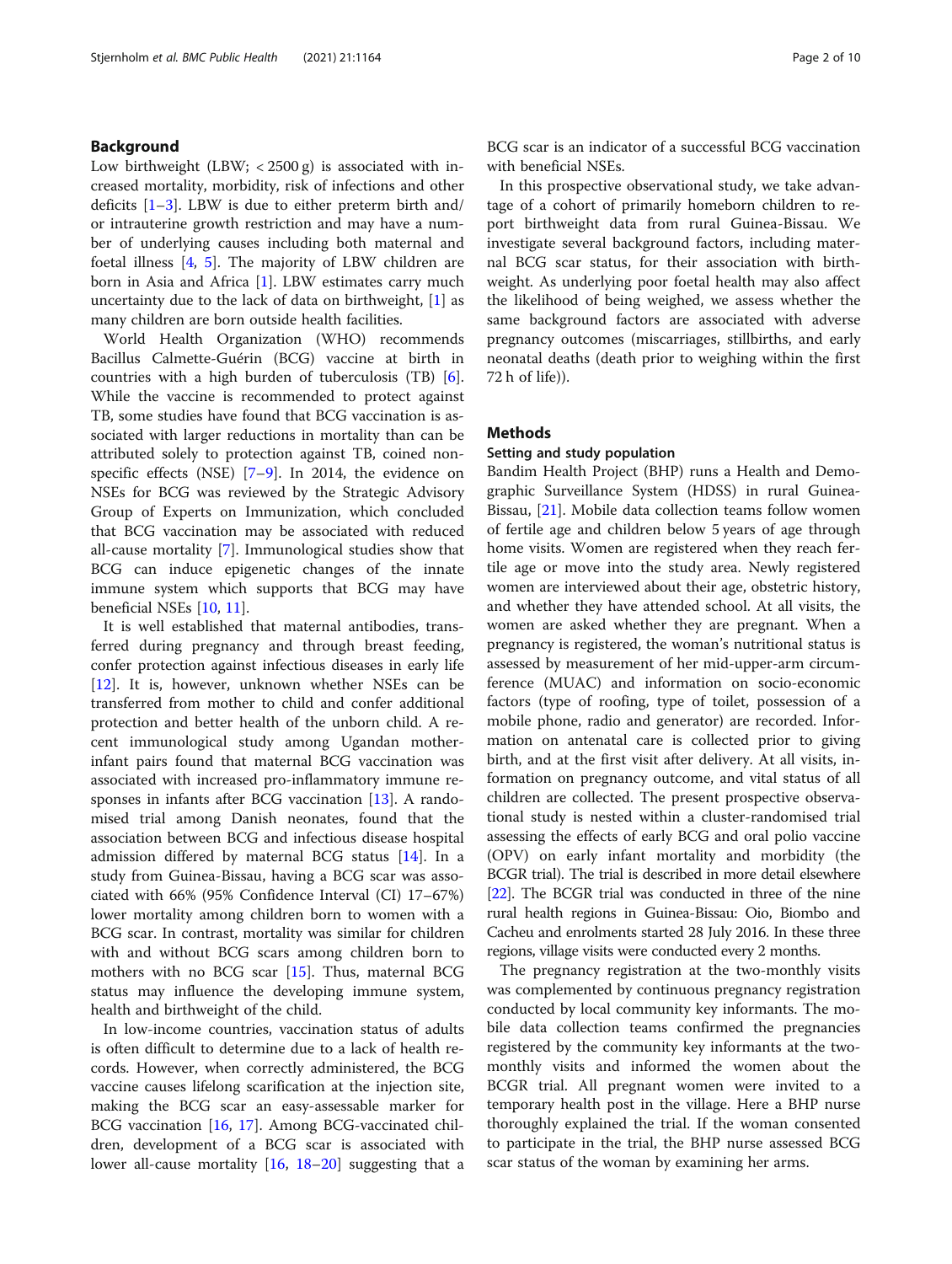#### <span id="page-2-0"></span>Assessment of birthweight

Following a delivery, the community key informant or the woman herself informed BHP about the birth. A nurse was then dispatched to visit the new-born child within 72 h after birth. At this visit, the nurse examined and weighed the undressed child to the nearest 50 g using a digital scale (Charder MS 4400).

#### Statistical analyses

We described birthweight by calculating the mean birthweight and standard deviation (SD). We furthermore calculated the proportion of children with a birthweight below 2500 g (LBW). We assessed whether maternal BCG scar status and other available background factors for the mother (region of residence; type of roof; possession of a radio, a generator/solar panel, a mobile phone; type of toilet; years of maternal schooling; maternal age), for the pregnancy (number of prenatal consultations; maternal MUAC; total number of pregnancies), and for the delivery (sex; place of birth and season of birth) were associated with birthweight and with the risk of being LBW. We used linear regression to quantify the mean difference in birthweight and compared the proportions of LBW infants using binomial regressions with a loglink function to estimate relative difference as the prevalence ratio (PR). Since, neonatal weight is known to be very dynamic, [\[23\]](#page-9-0) we examined whether the weight differed according to age at weighing (within the first 72 h). Five sets of twins were included in the birthweight analyses. We conducted sensitivity analyses including a) only the heaviest and b) including only the lightest twin. Since we hypothesised that maternal BCG scar status might be related to birthweight, we assessed whether the background factors were associated with the mother having a BCG scar using binomial regression with a loglink function.

Birthweight was only assessed for children who were live-born and enrolled in the BCGR trial. For all pregnant women, who consented to participate in the BCGR trial (Fig. 1), we assessed the association between maternal BCG scar status and adverse pregnancy outcomes (miscarriage, stillbirth or early neonatal death prior to weighing and enrolment in the BCGR trial) using binomial regression. A twin pregnancy resulting in both a live and a stillborn child or a child who died before weighing was considered a pregnancy with an adverse pregnancy outcome. We then assessed whether associations between maternal BCG scar and adverse pregnancy

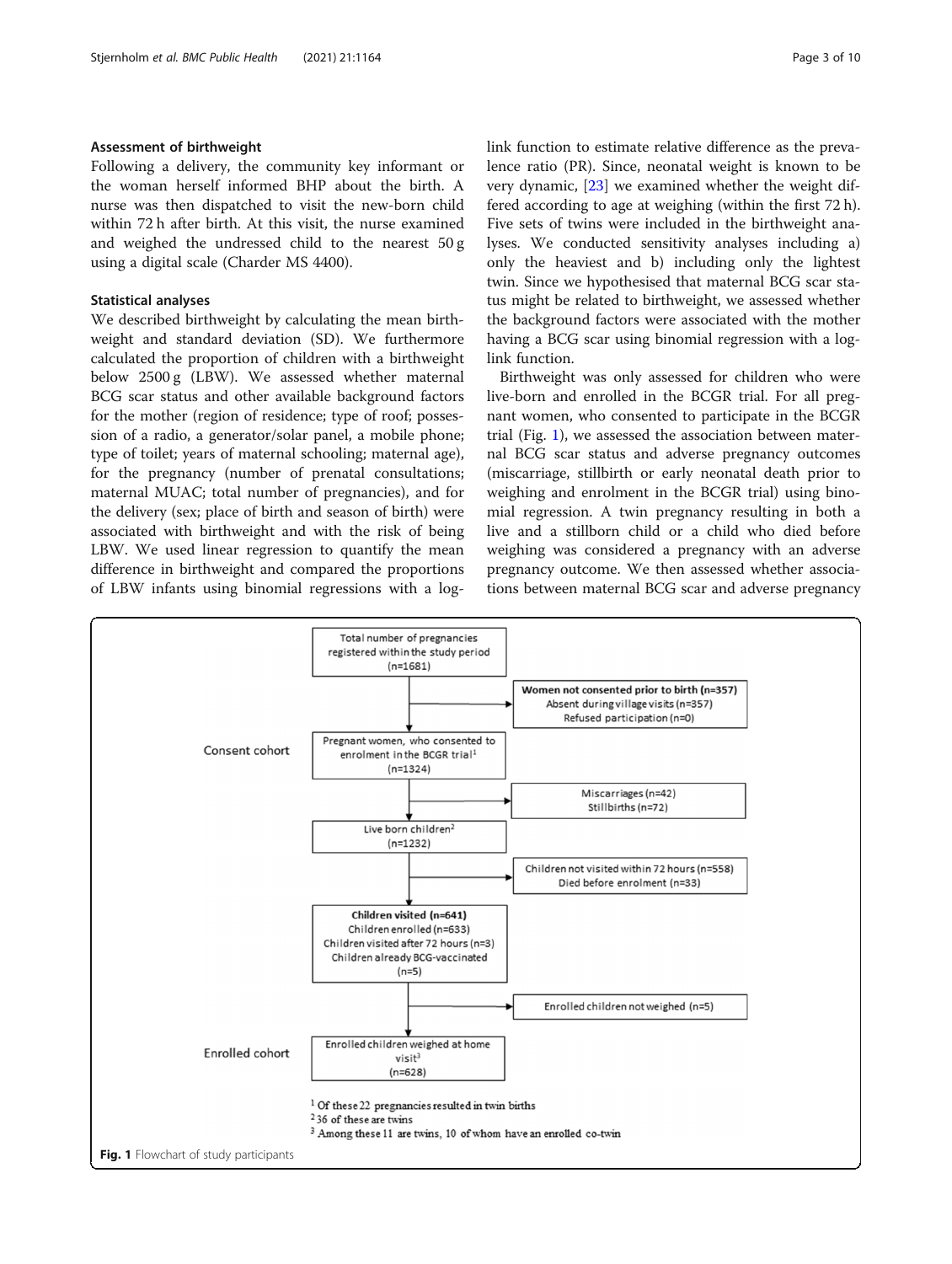outcomes or birthweight, respectively, were affected by other measured background factors by including the variables one by one. We adjusted for factors that changed the estimate by more than 5%.

If maternal BCG affects the chance of children being carried to term, a difference in gestational age could potentially affect birthweight. Time of pregnancy registration is independent of maternal BCG scar status. Thus, if having a maternal BCG scar is not associated with the risk of preterm delivery, intervals between time of pregnancy registration and delivery should be independent of having a BCG scar. We therefore used differences in time from registration to delivery as a proxy for differences in gestational age, and assessed, whether maternal BCG scar status was associated with time between pregnancy registration and delivery, using linear regression.

We used robust standard errors in all analyses to account for clustering of observations within village clusters. Analyses were performed using Stata® version 14.1.

#### Results

Between November 7th, 2015 and November 2nd, 2017, 1324 women with pregnancies ending after 28 July 2016 consented to participate in the BCGR trial and 633 children were enrolled (Fig. [1](#page-2-0)).

#### Determinants of birthweight

Birthweight was assessed for 628 children, of these 67% were home born. The mean birthweight was 2.89 kg (SD 0.43) and 104 children (17%) were LBW (Table [1\)](#page-4-0). Girls had lower birthweight than boys and twins had lower birthweight than singletons. Children in the region of Oio had the lowest mean birthweight and considerably higher risk of being LBW compared with children from Biombo and Cacheu regions (Table [1](#page-4-0)). Birthweight differed by maternal age,  $p = 0.001$ . Children of the youngest mothers (< 20 years) weighed 2.76 kg on average, while children of the oldest mothers weighed 2.99 kg. Children of mothers with the smallest MUAC (< 240 mm) had a lower mean birthweight than mothers with larger MUAC. This was also reflected in the risk of being LBW; mothers with the smallest MUAC had higher risk of having a LBW child compared with the three quartiles with highest MUAC (Table [1\)](#page-4-0). The risk of having a LBW child was similar in the three groups with highest MUAC.

Birthweight differed by parity ( $p = 0.001$ ); children of mothers with a parity  $> 5$  had a mean birthweight of 3.03 kg while firstborn children weighed on average 2.75 kg. Mothers with several prior pregnancies had lower risk of having a LBW child compared with primiparae. Children of mothers who had attended prenatal consultations had higher mean birthweight and lower risk of

being LBW compared with children of mothers, who had not attended any prenatal consultations (Table [1](#page-4-0)). Not having a mobile phone was associated with higher risk of having a LBW child and lower birthweight (Table [1](#page-4-0)).

#### BCG and birthweight

We did not observe a significant difference in birthweight or risk of being LBW between children of mothers with a BCG scar and children of mothers without a BCG scar (mean birthweight of 2.89 kg in children of mothers with a BCG scar and 2.89 kg in children of mothers without a BCG scar ( $p = 0.92$ ); Prevalence ratio (PR) for LBW of 1.06 (95%CI: 0.78–1.46)) (Table [1](#page-4-0)). When including background factors one by one in the analysis only maternal age and twinning affected the estimate by more than 5%. The PR for LBW was 1.00 (95%CI: 0.72–1.37) when adjusted for maternal age while the twinning adjusted PR was 1.00 (95%CI: 0.72–1.39).

Results in Table [1](#page-4-0) included both twins. Including only the heaviest or only the lightest twin in the birthweight analyses did not affect the conclusions (Supplementary Tables [1](#page-8-0) and [2](#page-8-0)).

Birthweight was similar at different ages of birthweight assessment within 72 h after birth ( $p = 0.86$ ); children weighed before 24 h had a mean weight of 2.92 kg, children weighed between 24 and 48 h had a mean weight of 2.85 kg and children weighed between 48 and 72 h had a mean weight of 2.90 kg. (Table [1\)](#page-4-0).

#### Determinants of BCG scar

Information on maternal BCG scar status was assessed for 1320 of the 1324 consented women. Among these, 848 (64%) mothers had a BCG scar and 472 (36%) did not have a BCG scar. Younger mothers/mothers with fewer pregnancies were more likely to have a BCG scar  $(p < 0.001)$  (Table [2\)](#page-6-0). The distribution of background factors was similar among mothers of enrolled children (Table [2\)](#page-6-0).

#### Adverse pregnancy outcomes

One thousand three hundred twenty-four pregnant women consented to enter the BCGR trial. We obtained information on maternal BCG scar status for 1320; 848 (64%) had a BCG scar and 472 (36%) did not have a scar. Women without a BCG scar tended to have a higher overall risk of an adverse pregnancy outcome (miscarriage, stillbirth or early neonatal death prior to weighing and enrolment in the BCGR trial) compared with women with a BCG scar, PR 1.29 (95%CI 0.99–1.86),  $p = 0.06$  (Table [3\)](#page-7-0). Stratifying by type of pregnancy outcome revealed that women without a BCG scar tended to have higher risk of stillbirths (PR 1.55 (95%CI 0.98– 2.44)) and early neonatal deaths (PR 1.51 (95%CI 0.81– 2.80)) compared with women with a BCG scar, while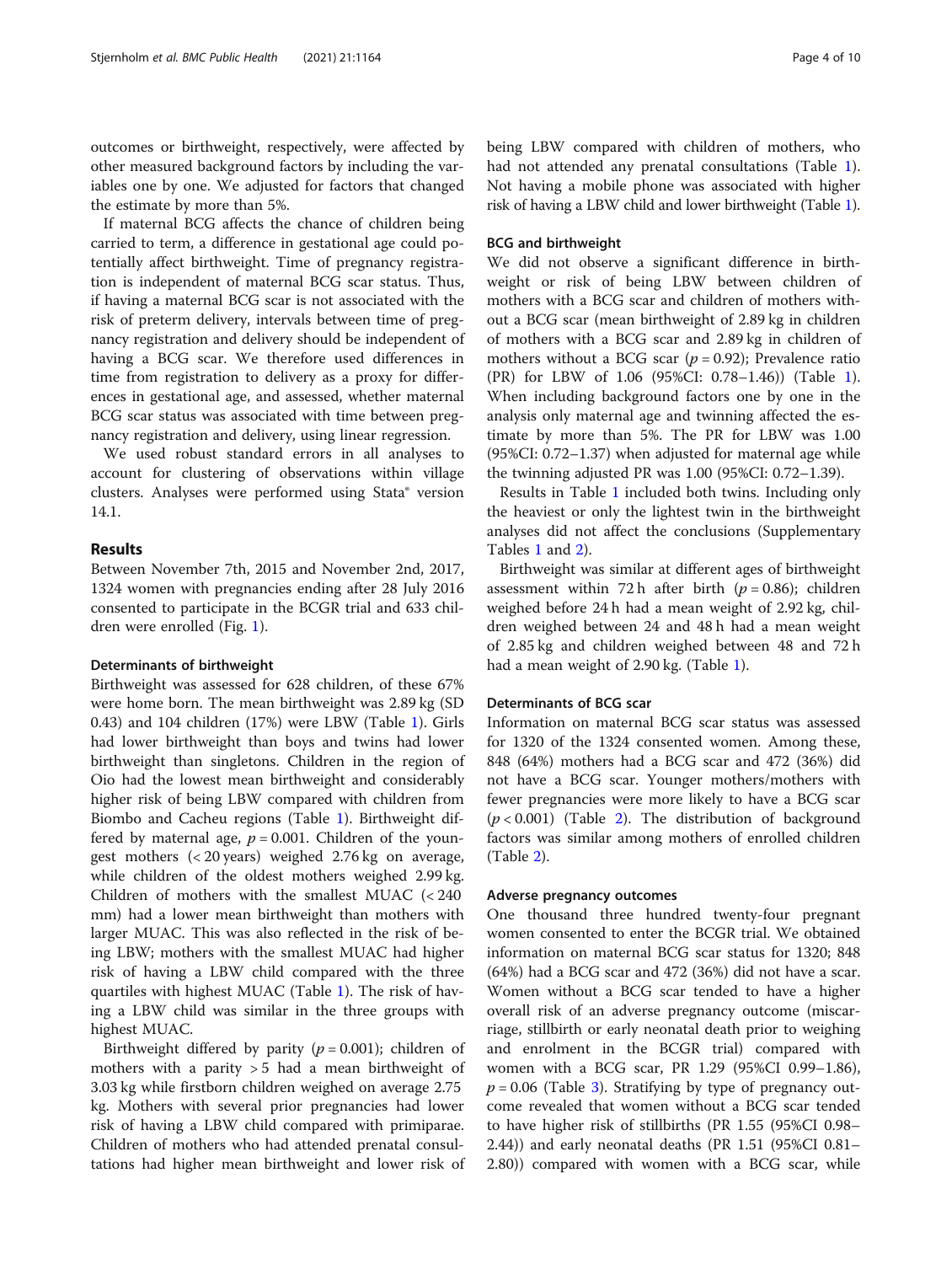Background factors and birth weight

## birth weight LBW < 2.500 g Background factors **Observations<sup>a</sup>** LBW n(%) Prevalence ratio [95% CI] $^{\rm b}$ P-value Mean birth weight in kg (SD) 95% CI P-value<sup>c</sup>  $N = 628$  104 (17) 2.89 (0.43) **Sex**  $0.12$   $< 0.001$ Boys 313 46 (15) Reference 2.95 (0.43) [2.90, 3.00] Girls 315 58 (18) 1.25 [0.94, 1.67] 2.83 (0.43) [2.79, 2.88] 3.5  $\blacksquare$  Twinning the contract of the contract of the contract of the contract of the contract of the contract of the contract of the contract of the contract of the contract of the contract of the contract of the contract Singleton 617 617 98 (16) Reference 2.90 (0.43) [2.87, 2.93] Twin 11 6 (55) 3.43 [1.96, 6.03] 2.34 (0.31) [2.15, 2.52]  $\sim$  0.004  $<$  0.004  $<$  0.004  $<$  0.001  $<$  0.004  $<$  0.004  $<$  0.004  $<$  0.004  $<$  0.004  $<$  0.004  $<$  0.004  $<$  0.004  $<$  0.004  $<$  0.004  $<$  0.004  $<$  0.004  $<$  0.004  $<$  0.004  $<$  0.004  $<$  0.004  $<$  0.004  $<$  0.004 Oio 347 77 (22) Reference 2.84 (0.44) [2.79, 2.88] Biombo 132 13 (10) 0.44 [0.25, 0.79] 2.96 (0.42) [2.89, 3.03] Cacheu 149 14 (9) 0.42 [0.25, 0.73] 2.95 (0.39) [2.89, 3.01] **Maternal BCG-scar status<sup>d</sup>** 0.92 0.92 Scar present 401 68 (17) 1.06 [0.78, 1.46] 2.89 (0.42) [2.85, 2.93] No scar 226 36 (16) Reference 2.89 (0.44) [2.83, 2.95] Socioeconomic factors **Roof type**  $0.45$   $0.45$ Straw roof 134 20 (15) Reference 2.91 (0.47) [2.84, 2.99] Hard roof **492** 492 84 (17) 1.14 [0.72, 1.83] 2.88 (0.42) [2.85, 2.92] **Radio**  $0.33$ Yes 549 91 (17) Reference 2.90 (0.43) [2.86, 2.93] No 63 9 (14) 0.86 [0.48, 1.54] 2.85 (0.40) [2.75, 2.95] Solar panel/Generator 0.62 Yes 280 54 (19) 1.30 [0.88, 1.93] 2.88 (0.45) [2.83, 2.93] No 338 50 (15) Reference 2.89 (0.42) [2.85, 2.94] **Mobile phone**  $\sim$  **0.001**  $\sim$  0.001  $\sim$  0.01  $\sim$  0.01  $\sim$  0.01  $\sim$  0.001  $\sim$ Yes 369 53 (14) Reference 2.93 (0.42) [2.89, 2.97] No 232 48 (21) 1.44 [1.07, 1.93] 2.83 (0.45) [2.77, 2.88]  $\blacksquare$  Toilet  $0.92$ No toilet 152 152 23 (15) 0.88 [0.62, 1.26] 2.89 (0.43) 2.89 (0.43) 2.89 (0.43 Latrine/Toilet in the house 473 81 (17) Reference 2.89 (0.43) [2.85, 2.93] **Maternal School 2008 20:00 20:00 20:00 20:00 20:00 20:00 20:00 20:00 20:00 20:00 20:00 20:00 20:00 20:00 20:00** 0 years of school 289 56 (19) Reference 2.86 (0.42) [2.82, 2.91] 1–4 years of school 171 22 (13) 0.66 [0.40, 1.10] 2.91 (0.41) [2.84, 2.97] More than 4 years of school 133 20 (15) 0.78 [0.43, 1.41] 2.92 (0.45) [2.84, 3.00] Maternal age at birth of child  $0.30$   $0.30$ < 20 years 166 37 (22) Reference 2.76 (0.41) [2.70, 2.82] 20–27 years 166 27 (16) 0.73 [0.43, 1.23] 2.91 (0.43) [2.84, 2.97] 28–35 years 162 27 (17) 0.75 [0.46, 1.23] 2.92 (0.44) [2.86, 2.99]

> = 36 years 132 13 (10) 0.44 [0.19, 1.02] 2.99 (0.41) [2.92, 3.06] Number of prenatal consultations and the consultations of the consultations of the consultations of the consultations of the consultation of the consultations of the consultations of the consultations of the consultations None 121 121 34 (28) Reference 2.79 (0.46) [2.71, 2.87] 1 or 2 179 27 (15) 0.54 [0.36, 0.79] 2.89 (0.39) [2.83, 2.95]

Background factors and low

#### <span id="page-4-0"></span>Table 1 Association between background factors, birth weight and low birth weight (LBW)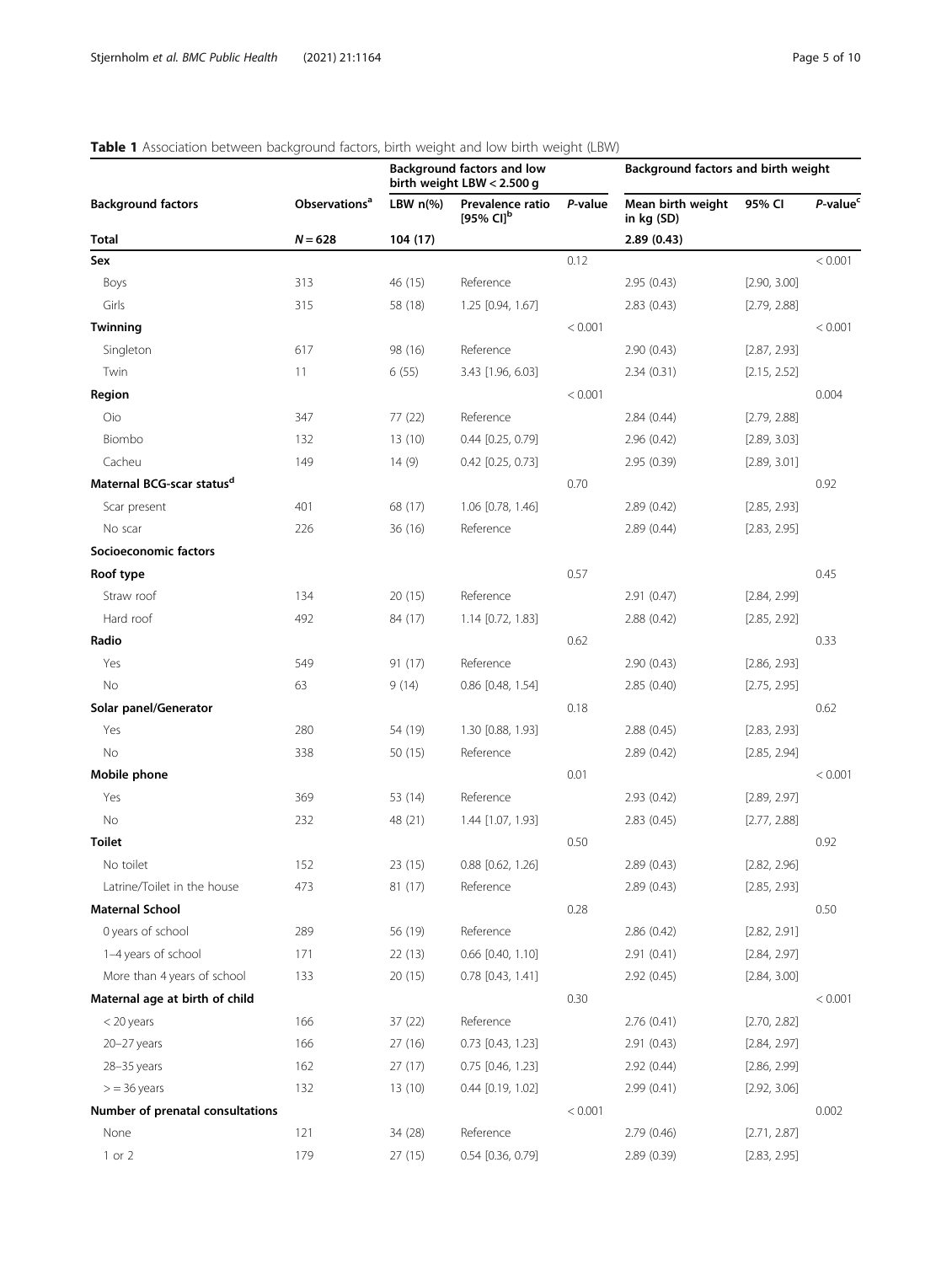| <b>Background factors</b>                         | <b>Observations<sup>a</sup></b> | Background factors and low<br>birth weight LBW < 2.500 g |                                           |         | Background factors and birth weight |              |                      |
|---------------------------------------------------|---------------------------------|----------------------------------------------------------|-------------------------------------------|---------|-------------------------------------|--------------|----------------------|
|                                                   |                                 | LBW $n\frac{9}{6}$                                       | Prevalence ratio<br>[95% CI] <sup>b</sup> | P-value | Mean birth weight<br>in kg (SD)     | 95% CI       | P-value <sup>c</sup> |
| <b>Total</b>                                      | $N = 628$                       | 104(17)                                                  |                                           |         | 2.89(0.43)                          |              |                      |
| 3 or more                                         | 271                             | 36 (13)                                                  | $0.47$ [0.35, 0.63]                       |         | 2.92(0.44)                          | [2.87, 2.97] |                      |
| <b>Maternal MUAC</b>                              |                                 |                                                          |                                           | < 0.001 |                                     |              | < 0.001              |
| 1st quartile $(=$ < 240 mm)                       | 156                             | 40 (26)                                                  | Reference                                 |         | 2.74(0.41)                          | [2.68, 2.80] |                      |
| 2nd quartile (242-256 mm)                         | 159                             | 28 (18)                                                  | 0.69 [0.48, 0.99]                         |         | 2.88 (0.40)                         | [2.82, 2.94] |                      |
| 3rd quartile (258-276 mm)                         | 149                             | 19 (13)                                                  | $0.50$ [0.27, 0.91]                       |         | 2.94(0.45)                          | [2.87, 3.01] |                      |
| 4th quartile $(>= 278$ mm)                        | 150                             | 16(11)                                                   | $0.42$ [0.27, 0.64]                       |         | 2.99(0.43)                          | [2.92, 3.06] |                      |
| Number of pregnancies                             |                                 |                                                          |                                           | 0.009   |                                     |              | 0.001                |
| $\mathbf{1}$                                      | 133                             | 33(25)                                                   | Reference                                 |         | 2.76 (0.39)                         | [2.69, 2.82] |                      |
| $2$ or $3$                                        | 234                             | 31(13)                                                   | 0.53 [0.36, 0.79]                         |         | 2.93(0.41)                          | [2.88, 2.98] |                      |
| 4 or 5                                            | 166                             | 31 (19)                                                  | 0.75 [0.44, 1.30]                         |         | 2.86(0.46)                          | [2.79, 2.93] |                      |
| > 5                                               | 90                              | 9(10)                                                    | 0.40 [0.19, 0.87]                         |         | 3.03(0.43)                          | [2.94, 3.11] |                      |
| Time of pregnancy registration                    |                                 |                                                          |                                           | 0.59    |                                     |              | 0.14                 |
| 1st quartile $(=\langle 77 \text{ days} \rangle)$ | 155                             | 27(17)                                                   | Reference                                 |         | 2.88 (0.44)                         | [2.81, 2.95] |                      |
| 2nd quartile (78-118 days)                        | 154                             | 23(15)                                                   | $0.86$ [0.53, 1.38]                       |         | 2.85(0.39)                          | [2.79, 2.91] |                      |
| 3rd quartile (119-152 days)                       | 160                             | 32(20)                                                   | 1.15 [0.76, 1.73]                         |         | 2.88 (0.46)                         | [2.80, 2.95] |                      |
| 4th quartile $(>= 153 \text{ days})$              | 158                             | 22 (14)                                                  | $0.80$ $[0.46, 1.40]$                     |         | 2.95(0.42)                          | [2.89, 3.02] |                      |
| Time of weighing                                  |                                 |                                                          |                                           | 0.86    |                                     |              | 0.34                 |
| < 24h                                             | 193                             | 31(16)                                                   | Reference                                 |         | 2.92(0.46)                          | [2.86, 2.99] |                      |
| $24 - 48h$                                        | 264                             | 43 (16)                                                  | 1.01 [0.63, 1.64]                         |         | 2.86 (0.39)                         | [2.81, 2.91] |                      |
| 48-72h                                            | 167                             | 30 (18)                                                  | 1.12 [0.69, 1.82]                         |         | 2.90(0.45)                          | [2.83, 2.97] |                      |
| Place of birth                                    |                                 |                                                          |                                           | 0.87    |                                     |              | 0.41                 |
| Home                                              | 421                             | 70 (17)                                                  | Reference                                 |         | 2.89(0.44)                          | [2.85, 2.93] |                      |
| Health Center                                     | 140                             | 22 (16)                                                  | $0.95$ $[0.62, 1.44]$                     |         | 2.90 (0.40)                         | [2.83, 2.97] |                      |
| Hospital                                          | 54                              | 9(17)                                                    | 1.00 [0.63, 1.60]                         |         | 2.93(0.46)                          | [2.81, 3.05] |                      |
| Other                                             | 12                              | 3(25)                                                    | 1.50 [0.54, 4.21]                         |         | 2.73(0.41)                          | [2.50, 2.96] |                      |
| Season of birth <sup>d</sup>                      |                                 |                                                          |                                           | 0.45    |                                     |              | 0.29                 |
| Dry Season                                        | 313                             | 49 (16)                                                  | Reference                                 |         | 2.87(0.40)                          | [2.83, 2.92] |                      |
| Rainy Season                                      | 315                             | 55 (17)                                                  | 1.12 [0.84, 1.48]                         |         | 2.91 (0.46)                         | [2.86, 2.96] |                      |

#### Table 1 Association between background factors, birth weight and low birth weight (LBW) (Continued)

a) 628 of 633 enrolled children were weighed. Numbers do not add up to 628 due to missing information on background factors for some children b) Standard error adjusted for cluster

c) P-value from linear regression of birthweight against the grouped background variables, corrected for intra-cluster correlation using robust standard errors d) Rainy season: June–November; Dry season: December–May

there was little difference in risk of miscarriage, PR 0.90 (95%CI 0.50–1.63). Excluding pregnancies resulting in twin births from the analysis did not affect conclusions (Supplementary Table [3\)](#page-8-0). Not having a BCG scar was thus associated with more stillbirths and early neonatal deaths,  $PR = 1.49$  (1.07-2.08) for all pregnancies and 1.35 (0.96–1.89) for singleton births.

Adjusting the estimated association between BCG scar and pregnancy outcome for the background factors listed in Table [2](#page-6-0), none of the variables affected the result by more than 5%.

#### Time to delivery

On average time from registration to delivery among children enrolled was similar for women with a BCG scar, 117 days, and women without a BCG scar, 114 days  $(p = 0.43)$ .

#### **Discussion**

#### Main findings

Birthweight was assessed for 628 children in rural Guinea-Bissau among whom 67% were home born. Mean birthweight was 2.89 kg (SD 0.43) and the LBW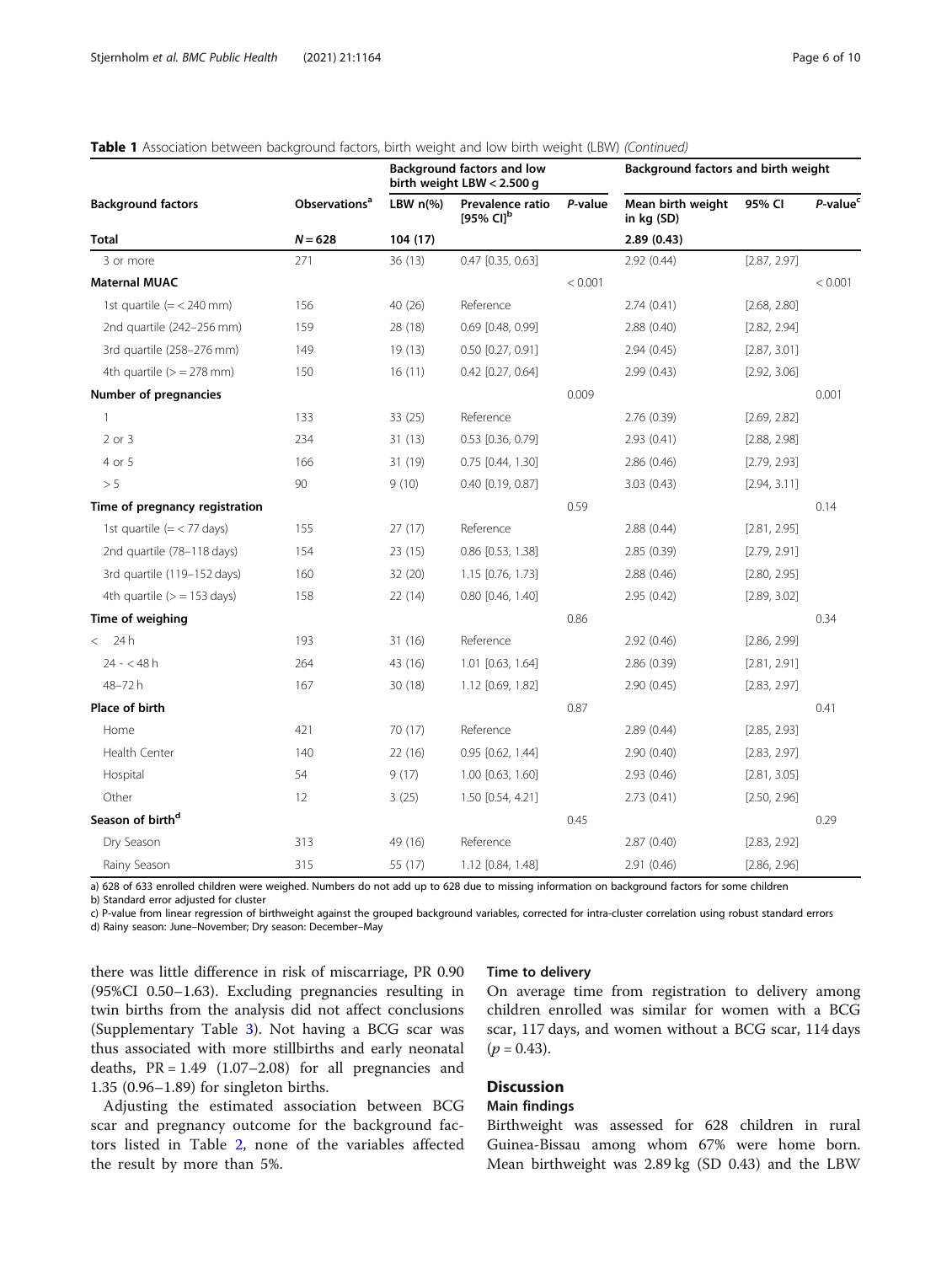#### <span id="page-6-0"></span>Table 2 Characteristics of women with and without a BCG scar

|                                                                        | BCG scar for mothers of infants<br>enrolled in the BCGR trial <sup>a</sup> |                    |                      | BCG scar for all women who gave<br>consent to enter the BCGR trial <sup>p</sup><br>$N = 1320$ |                    |                      |
|------------------------------------------------------------------------|----------------------------------------------------------------------------|--------------------|----------------------|-----------------------------------------------------------------------------------------------|--------------------|----------------------|
|                                                                        | $N = 627$                                                                  |                    |                      |                                                                                               |                    |                      |
| <b>Background factors</b>                                              | <b>BCG</b> scar                                                            | No BCG scar        | P-value <sup>c</sup> | <b>BCG</b> scar                                                                               | No BCG scar        | P-value <sup>c</sup> |
| Total                                                                  | $n$ (%) = 398 (63)                                                         | $n$ (%) = 229 (37) |                      | $n$ (%) = 848 (64)                                                                            | $n$ (%) = 472 (36) |                      |
| Region                                                                 |                                                                            |                    | 0.85                 |                                                                                               |                    | 0.71                 |
| Oio                                                                    | 223 (56)                                                                   | 123 (54)           |                      | 400 (47)                                                                                      | 213 (45)           |                      |
| Biombo                                                                 | 83 (21)                                                                    | 49 (21)            |                      | 259 (31)                                                                                      | 144 (31)           |                      |
| Cacheu                                                                 | 92 (23)                                                                    | 57 (25)            |                      | 189 (22)                                                                                      | 115(24)            |                      |
| Socioeconomic factors <sup>d</sup>                                     |                                                                            |                    |                      |                                                                                               |                    |                      |
| Roof type                                                              |                                                                            |                    | 0.22                 |                                                                                               |                    | 0.12                 |
| Hard roof                                                              | 319 (80)                                                                   | 172 (76)           |                      | 660 (78)                                                                                      | 346 (74)           |                      |
| Straw roof                                                             | 79 (20)                                                                    | 55 (24)            |                      | 188 (22)                                                                                      | 122 (26)           |                      |
| Radio                                                                  |                                                                            |                    | 0.52                 |                                                                                               |                    | 0.86                 |
| Yes                                                                    | 348 (90)                                                                   | 200 (88)           |                      | 728 (88)                                                                                      | 412 (89)           |                      |
| No                                                                     | 37 (10)                                                                    | 26(12)             |                      | 95 (12)                                                                                       | 52 (11)            |                      |
| Solar panel/Generator                                                  |                                                                            |                    | 0.47                 |                                                                                               |                    | 0.25                 |
| Yes                                                                    | 174 (44)                                                                   | 105(47)            |                      | 348 (41)                                                                                      | 178 (38)           |                      |
| No                                                                     | 219 (56)                                                                   | 119(53)            |                      | 494 (59)                                                                                      | 286 (62)           |                      |
| Mobile phone                                                           |                                                                            |                    | 0.82                 |                                                                                               |                    | 0.35                 |
| Yes                                                                    | 234 (61)                                                                   | 132 (60)           |                      | 502 (62)                                                                                      | 271 (59)           |                      |
| <b>No</b>                                                              | 148 (39)                                                                   | 87 (40)            |                      | 313 (38)                                                                                      | 188 (41)           |                      |
| <b>Toilet</b>                                                          |                                                                            |                    | 0.99                 |                                                                                               |                    | 0.20                 |
| Latrine/Toilet in the house                                            | 301 (76)                                                                   | 171 (76)           |                      | 615 (73)                                                                                      | 356 (76)           |                      |
| No toilet                                                              | 97 (24)                                                                    | 55 (24)            |                      | 233 (27)                                                                                      | 112(24)            |                      |
| Maternal school <sup>d</sup>                                           |                                                                            |                    | 0.87                 |                                                                                               |                    | 0.21                 |
| 0 years of school                                                      | 176 (46)                                                                   | 112(53)            |                      | 329 (41)                                                                                      | 205 (46)           |                      |
| 1-4 years of school                                                    | 121 (32)                                                                   | 50(23)             |                      | 265 (33)                                                                                      | 121(27)            |                      |
| More than 4 years of school                                            | 83 (22)                                                                    | 51 (24)            |                      | 216 (27)                                                                                      | 118(27)            |                      |
| Other background factors                                               |                                                                            |                    |                      |                                                                                               |                    |                      |
| Median maternal age at birth of<br>child [IQR in years] <sup>e,f</sup> | 26.1 [21.6, 30.2]                                                          | 27.2 [21.5, 33]    | < 0.001              | 25.6 [21, 30.2]                                                                               | 26.2 [21.1, 33.1]  | < 0.001              |
| Median number of prenatal<br>consultations [IQR] <sup>e,g</sup>        | 2[1, 4]                                                                    | 2[1, 4]            | 0.19                 | 2[1, 4]                                                                                       | 2[1, 4]            | 0.60                 |
| Mean maternal MUAC (SD in mm) <sup>n</sup>                             | 260 (26)                                                                   | 259 (27)           | 0.37                 | 267 (31)                                                                                      | 265 (30)           | 0.13                 |
| Median number of pregnancies [IQR] <sup>e,i</sup>                      | 3[2, 4]                                                                    | 3[2, 5]            | 0.001                | 3[2, 4]                                                                                       | 3[2, 5]            | < 0.001              |

a) One mother of enrolled children had missing BCG scar information

b) Four consented women had missing BCG scar information

c) Distribution of background factors compared by binomial regression to express the association between scar and the background factors; intra-cluster

correlation taken into account by robust standard error. Continuous variables grouped in quartiles

d) Numbers do not add up since some had missing information on background factors

e) Non-normal distributed variables presented by median and inter-quartile range (IQR)

f) Three mothers of enrolled infants and 52 women in consent cohort had missing information on maternal age

g) 57 mothers of enrolled infants and 243 women in consent cohort had missing information on number of antenatal consultations

h) MUAC: Mid upper-arm circumference; SD: Standard deviation (SD). 14 mothers of enrolled infants and 157 women in consent cohort had missing information on MUAC

i) Five mothers of enrolled infants and 12 women in consent cohort had missing information on parity

prevalence was  $17\%$  ( $n = 104$ ). As expected, girls had lower birthweight than boys and twins lower than singletons. We did not observe a significant difference in birthweight or risk of being LBW according to maternal BCG scar status. Women without a BCG scar tended to have higher risk of adverse pregnancy outcomes.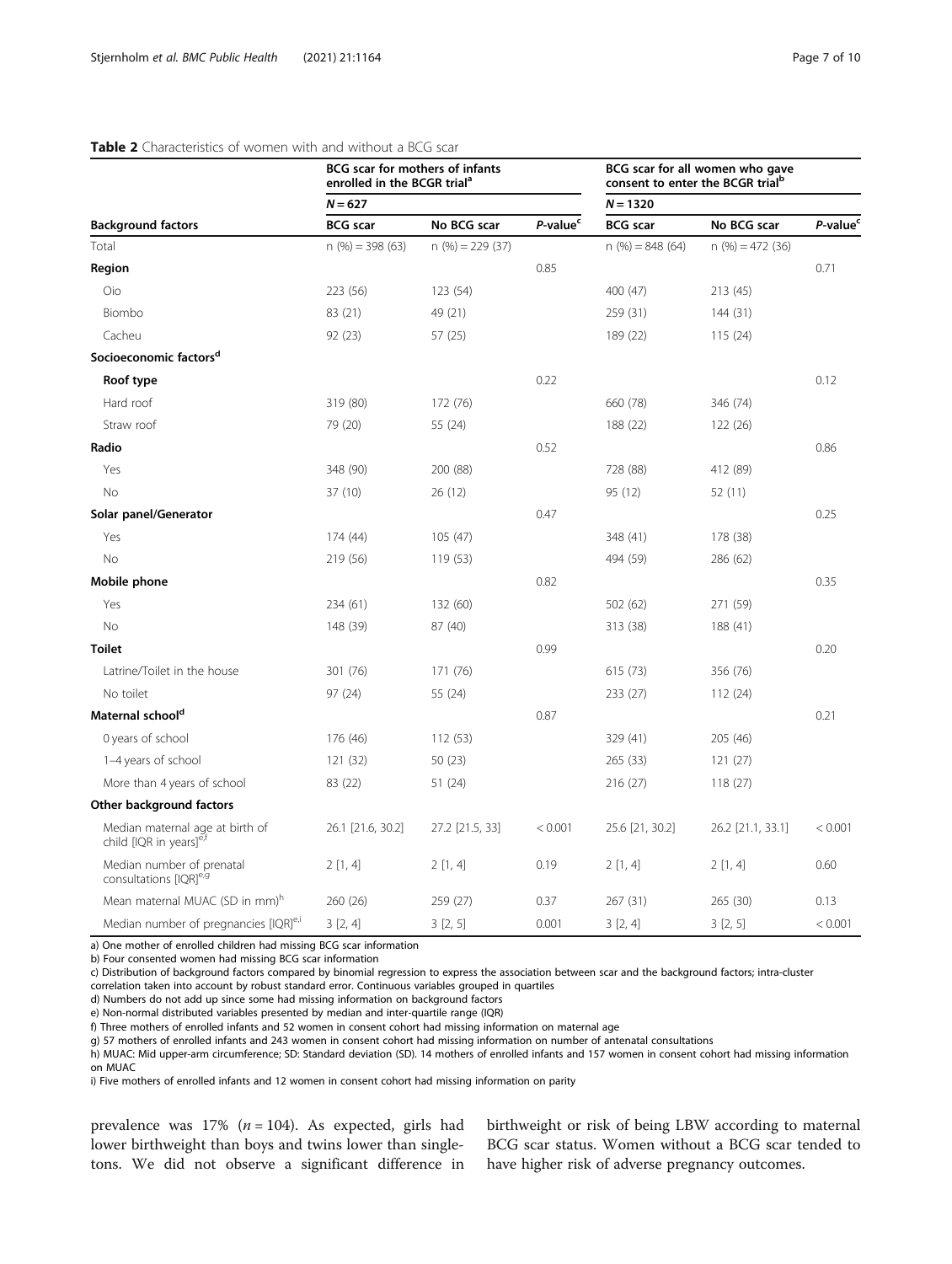#### <span id="page-7-0"></span>**Table 3** Adverse pregnancy outcomes among all mothers who gave consent to enter the BCGR trial<sup>a</sup>

| Maternal BCG-scar <sup>b</sup>                                                   | Total number of pregnancies <sup>c</sup>                          | Number of adverse pregnancy<br>outcomes (%) | Prevalence Ratio [95% CI] <sup>d</sup> | P-value |  |
|----------------------------------------------------------------------------------|-------------------------------------------------------------------|---------------------------------------------|----------------------------------------|---------|--|
|                                                                                  | All adverse pregnancy outcomes among all pregnancies <sup>a</sup> |                                             |                                        | 0.06    |  |
| Scar                                                                             | 848                                                               | 82 (10)                                     | Reference                              |         |  |
| No scar                                                                          | 472                                                               | 59 (13)                                     | 1.29 [0.99, 1.68]                      |         |  |
| Miscarriage among all pregnancies                                                |                                                                   |                                             |                                        | 0.72    |  |
| Scar                                                                             | 848                                                               | 28(3)                                       | Reference                              |         |  |
| No scar                                                                          | 472                                                               | 14(3)                                       | $0.90$ $[0.50, 1.63]$                  |         |  |
|                                                                                  | Still born among all pregnancies not resulting in a miscarriage   |                                             |                                        | 0.06    |  |
| Scar                                                                             | 820                                                               | 37(5)                                       | Reference                              |         |  |
| No scar                                                                          | 458                                                               | 32(7)                                       | 1.55 [0.98, 2.44]                      |         |  |
| Early neonatal deaths among all pregnancies resulting in at least one live birth |                                                                   |                                             |                                        |         |  |
| Scar                                                                             | 784                                                               | 17(2)                                       | Reference                              |         |  |
| No scar                                                                          | 429                                                               | 14(3)                                       | 1.51 [0.81, 2.80]                      |         |  |

a) Miscarriages, still births and early neonatal deaths (death prior to enrolment in the BCGR trial)

b) 4 mothers had missing scar information

c) Including 22 twin pregnancies

d) Standard error adjusted for village cluster

#### Strengths and weaknesses of the study

The study was conducted within the setup of a large randomised trial conducted in the BHP rural HDSS. The clusters were initially selected using the Expanded Programme of Immunization Strategy, [\[24](#page-9-0)] thereby ensuring a representative sample of the population. Data collection in the rural HDSS has been ongoing since 1990. The field workers are experienced and frequently supervised. Pregnant women are followed prospectively throughout their pregnancy allowing for reliable estimates of adverse pregnancy outcomes. Registration of pregnancies was done through both two-monthly visits by the mobile teams and continuous pregnancy registration by local community key informants, thereby capturing as many pregnancies as possible. Scar information was assessed by trained BHP nurses, who were frequently supervised, ensuring high quality of the BCG scar data. A team of 15 nurses working at government health centres were trained to perform home visits shortly after birth. The nurses were trained at seminars and frequently supervised to ensure quality and uniformity. Birthweight was obtained using identical medical scales that were calibrated routinely. Therefore, we consider our weight measurements to be precise.

All children in our study were weighed within 72 h after birth, thereby ensuring data on weight in early life. Neonatal weight is known to be very dynamic, [[23](#page-9-0)] however, on average the weight of children did not differ significantly by age at assessment (within the first 72 h). Due to the lack of gestational age data, we were not able to differentiate between small for gestational age and preterm birth as causes for LBW. Reliable measures of gestational age are difficult to obtain in low-resource settings, where medical equipment is scarce. Estimates of gestational age at the health centres were often based on fundal height measurements at the health centres. Available data on gestational age was based on information from the health cards and maternal recall, both of these methods can be unreliable [[25](#page-9-0)]. We therefore used difference in time from registration of pregnancy to delivery as a proxy for difference in gestational length. Time between registration and delivery was similar for children of mothers with and without maternal BCG scar status.

A large number of women, who gave consent to enter the trial were not enrolled (633 children enrolled/1324 women consented). The trial was conducted in a rural setting, and it was difficult to obtain information about birth within 72 h. Giving birth is a stressful experience, especially in a low-income country where medical support for mothers giving birth at home is lacking, which is probably one of the main reasons for not informing timely about the birth of the child. Poor cell phone connection, lack of electricity to charge a cell phone, lack of a phone all together are other obstacles to timely information. We used community key informants to ensure more timely information, but they had the same phone problems, add to that travel, work or school outside the village. The enrolled cohort was similar to the consent cohort based on most measured background factors (Table [2](#page-6-0)). Thus, we consider our results to be representative.

#### Consistency with other studies

We found a mean birthweight of 2.89 kg (SD 0.43) among infants in rural Guinea-Bissau. A large multi-site study spread across eight countries found a mean birthweight of  $3.3 \text{ kg}$  (SD 0.5) across all sites,  $[26]$  $[26]$  thus our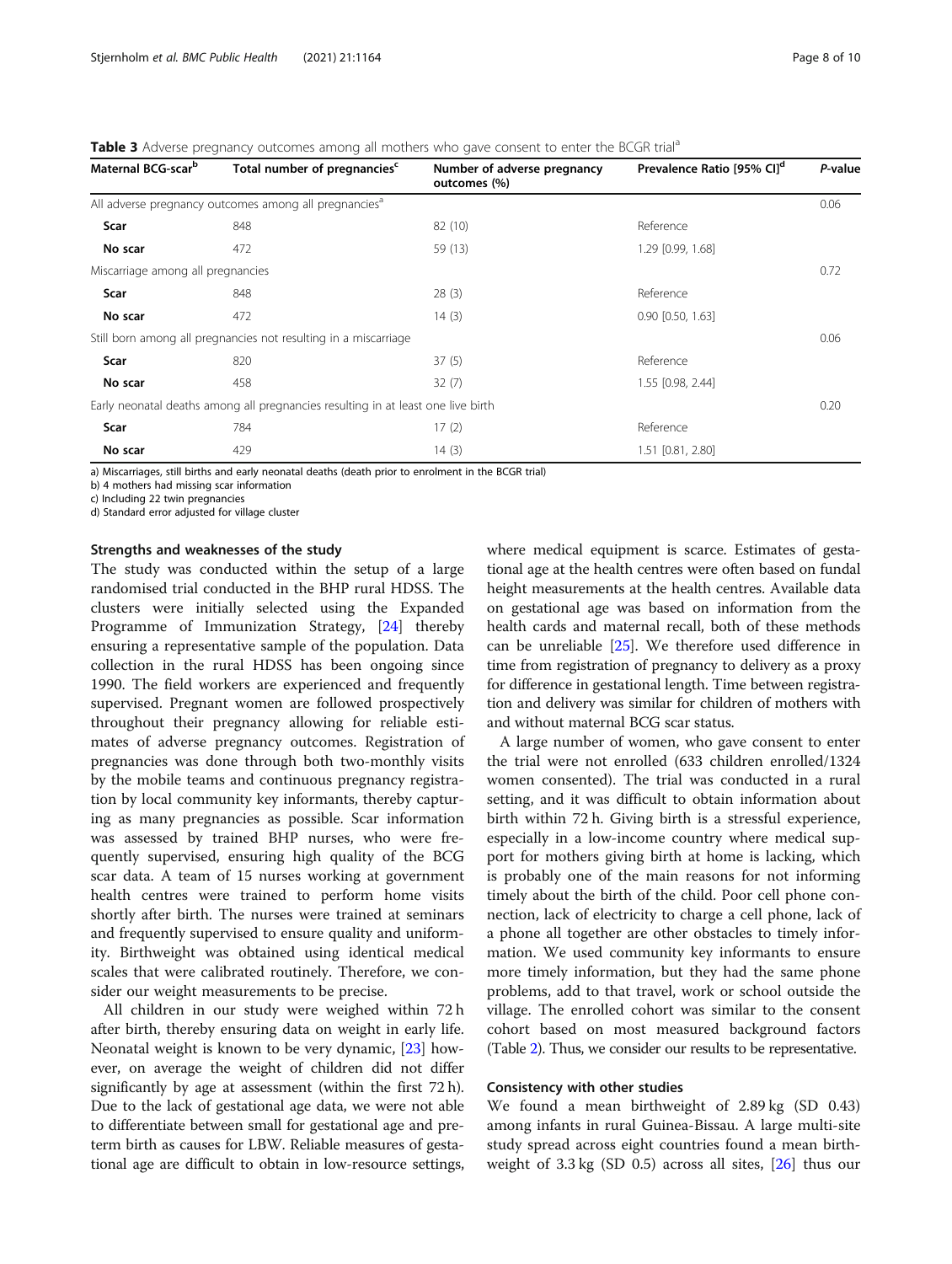<span id="page-8-0"></span>results indicate that children in rural Guinea-Bissau on average are 400 g below the international mean according to this study. The multi-site study only measured term babies, whereas we measured birthweight of all live-born children surviving until the visit by the nurse, which may explain the difference. WHO estimates the average percentage of LBW infants in western Africa to be 15.4% with 22% for Guinea-Bissau and 64% of children not weighed [\[1](#page-9-0)]. Thus, our results of 17% (22% in the region of Oio) with weight obtained also for children born at home are in line with the estimates. Our results are also in line with a recent systematic review, where the LBW prevalence in Sub-Saharan Africa was 16.4% in 2000, falling to 14.0% in 2015 [[5\]](#page-9-0).

We used maternal MUAC during pregnancy as a measure for maternal nutritional status and found that low MUAC was associated with a lower mean birthweight and higher risk of having a LBW child, this is supported by previous studies suggesting that maternal nutritional status is an important risk factor for a child's risk of being LBW [\[27](#page-9-0)–[29\]](#page-9-0). In our study, we found that higher maternal age was associated with higher mean birthweight. A study of birthweight determinants in Oman from 2015 found the same association [\[30\]](#page-9-0). The before-mentioned multi-site study from 2017 also found that the very young women had increased odds of having a LBW child. Contrary to our findings, they found the oldest group also had an increased risk of having a LBW child [\[27\]](#page-9-0). In line with our results being primipara has been associated with lower birthweight and higher risk of LBW in prior studies [\[27](#page-9-0), [29,](#page-9-0) [30\]](#page-9-0).

#### Interpretation & Implications

Birthweight data from low-income countries such as Guinea-Bissau can be difficult to obtain especially in rural areas, where many children are born at home. Estimates of birthweight among children born at home are often based on weight at the first contact with a health facility. Birthweight assessed from health cards often contain little information about when and how the child was weighed, [\[1\]](#page-9-0) thus the birthweight estimates may be unreliable. In our study we present precise birthweight information measured in a standardised way by supervised health professionals. To our knowledge this is the first birthweight data on home-born children from rural Guinea-Bissau.

As LBW is associated with increased mortality, morbidity and bears with it high social and economic costs for a country,  $[1, 31-33]$  $[1, 31-33]$  $[1, 31-33]$  $[1, 31-33]$  $[1, 31-33]$  a high prevalence of LBW is a substantial burden for a low-income country. To target effective prevention efforts in a low-income setting, it is important to have reliable data on birthweight.

Our results suggest that women without a BCG scar may have higher risk of adverse pregnancy outcomes (Table [3\)](#page-7-0), indicating that maternal BCG-vaccination might affect pregnancy outcomes. Due to the study type, we cannot conclude causation and results should be interpreted with caution. While none of our measured background factors affected the estimate by more than 5%, there may be unmeasured confounding. The results do however stress the necessity of exploring further the associations between maternal vaccination and pregnancy outcomes, both for BCG and other vaccines, especially as maternal vaccination is increasingly explored as a way of protecting children in early life.

#### Conclusion

We found a mean birthweight among children in rural Guinea-Bissau of 2.89 kg (SD 0.43) and a prevalence of LBW of 17%. Several background factors were associated with birthweight and LBW. Birthweight was similar in children of mothers with and without maternal BCG scar. However, women without a BCG scar tended to experience more adverse pregnancy outcomes than women with a BCG scar, suggesting that maternal BCG-vaccination might affect perinatal health. Further studies should investigate the role of maternal immunisation on child health.

#### Abbreviations

BCG : Bacillus calmette-guérin vaccine; BCGR: Refers to a cluster-randomised trial entitled: "Can earlier BCG vaccination reduce early infant mortality?"; BHP: Bandim health project; CI: Confidence interval; HDSS : Health and demographic surveillance system; LBW: Low birthweight; MUAC: Mid-upper-arm circumference; NSE: Non-specific effects; OPV: Oral polio vaccine; PR: Prevalence ratio; SD: Standard deviation; TB : Tuberculosis; WHO: World health organisation

#### Supplementary Information

The online version contains supplementary material available at [https://doi.](https://doi.org/10.1186/s12889-021-11215-8) [org/10.1186/s12889-021-11215-8.](https://doi.org/10.1186/s12889-021-11215-8)

#### Additional file 1.

#### Acknowledgements

We would like to thank Amabelia Rodrigues, who conceived the idea for the BCGR trial, and Peter Aaby and Christine Stabell Benn, who provided input for the study design. Also thanks to all our research assistants and Mette Møller Jensen and Jesper Sloth Hansen who have contributed to supervision of the data collection. We would also like to thank all the women and children who participated in the study.

#### Authors' contributions

SMT and ABF designed the study. ADS contributed to coordination of the data collection and conducted the data analysis under the supervision of SMT and ABF. ADS drafted the manuscript with help from SMT and ABF. IDSB supervised the data collection, coordinated the work of the health center nurses and entered the data. All authors read and approved the final manuscript.

#### Funding

The study was supported by the University of Southern Denmark and the Independent Research Fund Denmark (Grant no. 7025-00076B). ADS received a DANIDA travel grant (A31295). The Research Center for Vitamins and Vaccines received support from the Danish National Research Foundation (DNRF108) and the BCGR trial is funded through grants from Karen Elise Jensen Foundation, Laerdal foundation and Fonden til Lægevidenskabens Fremme. The funders had no role in study design, data collection, data analysis or paper writing.